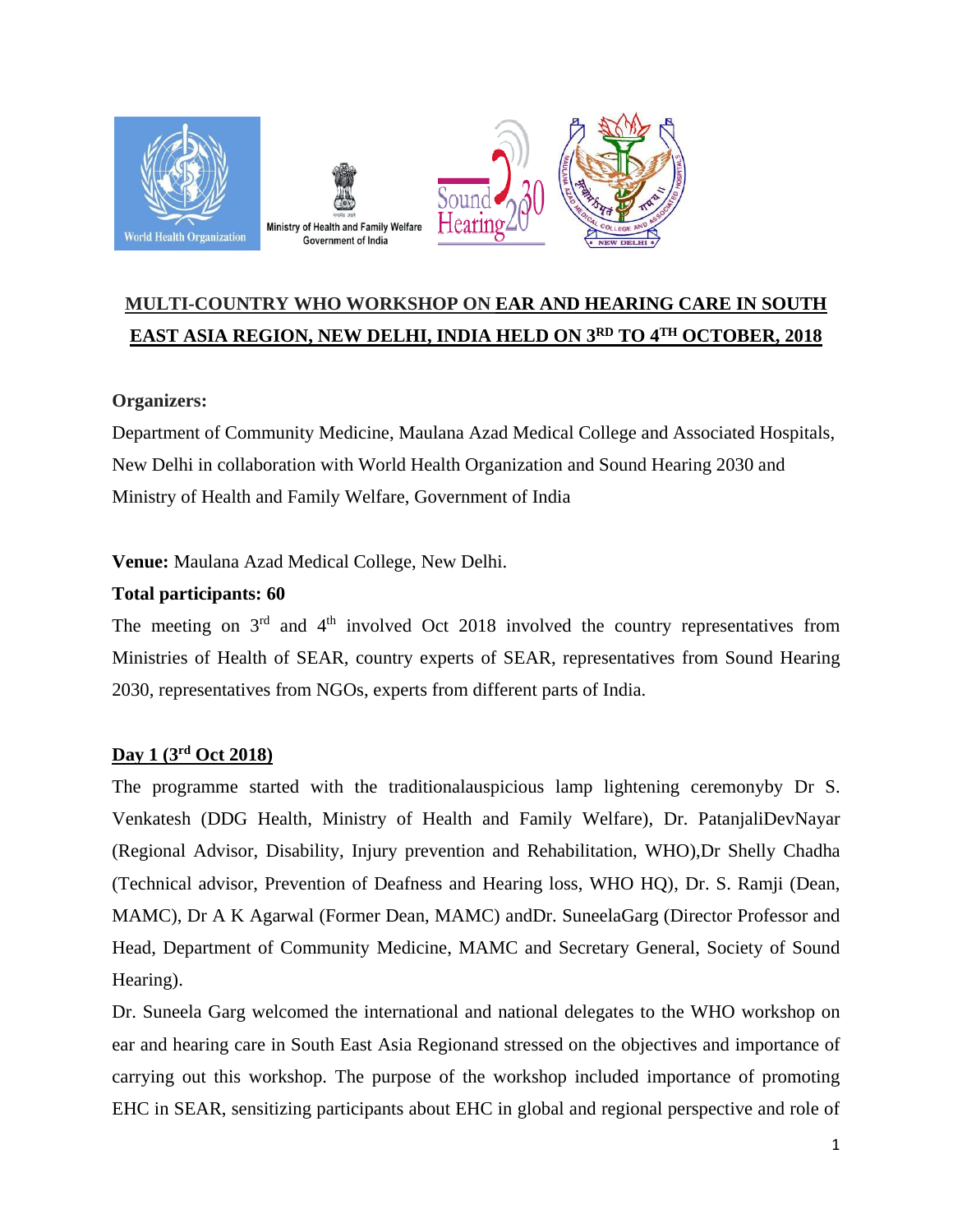World Hearing Forum and SH 2030 in strengthening EHC. She also emphasized on role of strengthening health care systems to promote EHC.

Dr S. Venkateshstressed on the importance of hearing in good language development and the overall personality development of an individual in lifecourse. In the absence of timely redressal, hearing impairment and deafness could profoundly both the affected person and his family. It hampers education, employment, emotional and overall development. The global burden ofhearing loss is at  $14<sup>th</sup>$  rank in terms of DALYs and  $2<sup>nd</sup>$  rank among causes for YLDs globally and contributed an estimated \$750 billion loss in 2015. The DG also elaborated on the risk factors of hearing loss like noise, persistence of untreated ear infections, complications at birth, chronic ear infections and use of ototoxic drugsand reminded that most of which could be prevented.

- $\triangleright$  He further informed that globally 1 in 3 people aged more than 65 years experience disabling hearing loss which could be managed effectively by the correct use of hearing aids and other accessories. He also stressed that our public health strategies should inculcate prevention of hearing impairment and thrown light on the need of healthy public health policies.
- $\triangleright$  He visualized the workshop as an exciting platform for sharing the experiences across SEAR countries and to share learnings from sustainable initiatives and the identification of unmet needs. He informed that India had become  $71<sup>st</sup>$  country in the world to launch a National Health Programme for Prevention of Hearing Loss. He further mentioned that hearing care services were included under the Ayushman Bharat program of the Government of India. Nearly 150,000 health and wellness centers are to be set up in India of which over 3,000 are already functional.
- The PM's Jan ArogyaYojana (National Health Protection Program) would provide insurance cover to 500 million people who were most vulnerable to out of pocket expenses involved in in-patient and hospital care.

Dr S. Ramji emphasized on the challenges in early detection and prevention of hearing loss and in the rehabilitation of people with hearing loss. He focussed on the role of health care functionaries for early detection of Hearing Loss and he expected that the deafness control programmes run by the countries in the SEAR region will be able to delineate opportunities and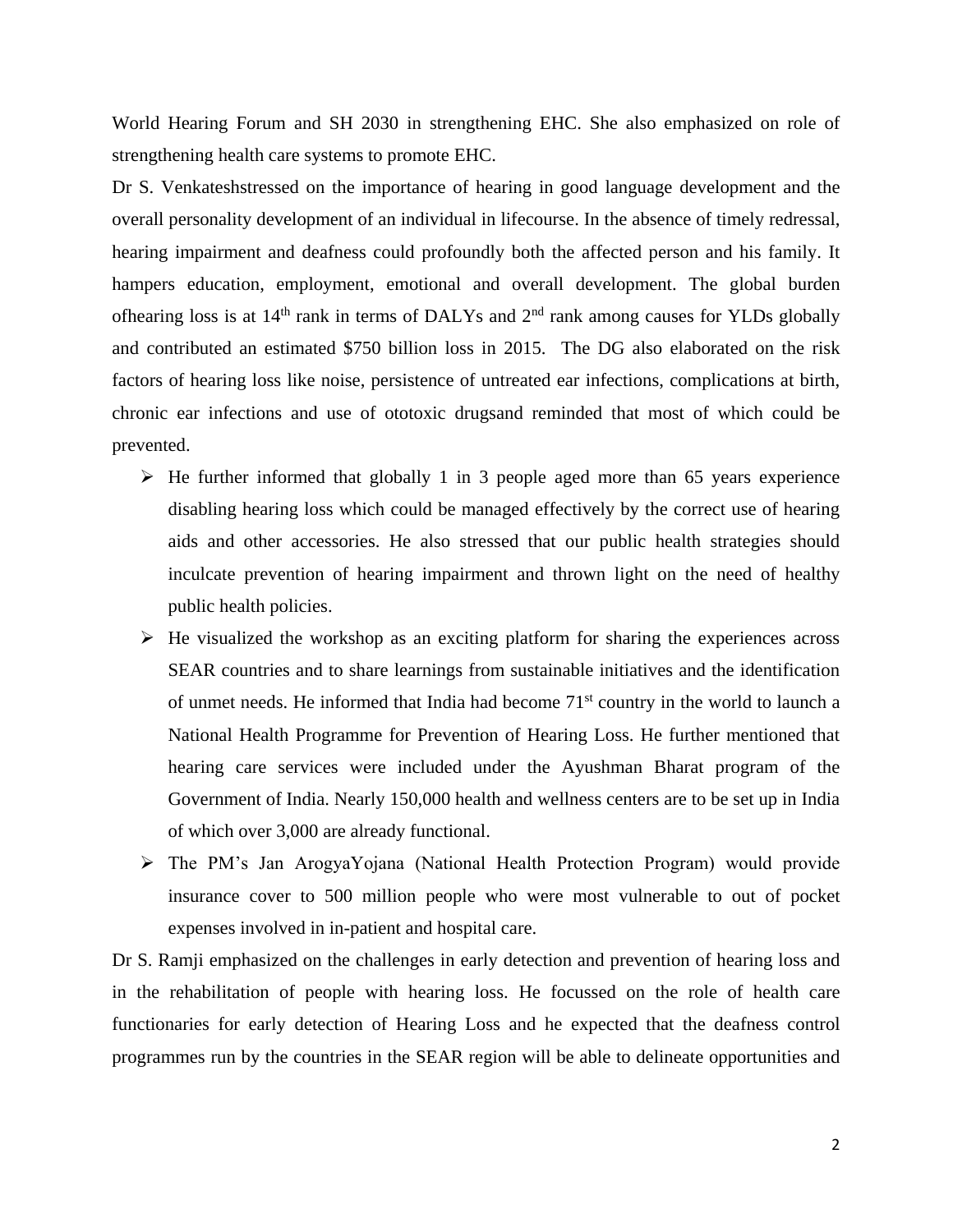pathways for other countries in preventing and reducing hearing loss.As a paediatrician he stressed on the challenges encountered for universal hearing screening.

DrPatanjaliDevNayar stressed on the need of skills, values and research needed for the prevention of deafness and hearing impairment. Dr. Nayarfocused on the role ofGovernments in push hearing programs which can improve the lives of people across SEAR with its diversity in population and resources; need for strengthening deafness control activities in SEAR and WHO's requirement of partners, NGOs, activists, parent groups and effective strategies with appropriate implementation and actionable points required to be derived from this meeting.

Dr. A K Agarwa lremarked that the workshop would promote the sharingof experiences from all countries in the SEAR to understand challenges before us, list best practices, learn sustainable initiatives, reach underserved groups, fill gaps in evidence, comprehensive hearing services, from promotion of ear care and rehabilitation. He also emphasized on the role of Sound Hearing 2030 for strengthening ear and hearing care in the region.

Dr. Suneela Garg gave vote of thanks during which she stressed upon the need of building healthy public health policiesacross SEAR and to adhere to a life-course approach towards hearing health.

The technical sessions started with presentation by Dr. Shelly Chadhawho deliberated on global perspective of ear and hearing care and expressed her concern on the growing prevalence of hearing impairment as statistics have shown that according to current trend, there would be around 600 million people with disabling hearing lossby end of 2030. Dr.Chadhaalso mentioned that over a billion of young people are at risk of hearing loss due to use of ear phones and discussed potential solutions to prevent the disabling hearing loss.

 $\triangleright$  Dr. Chadhatold that WHA (World Health Assembly) 2017 has adopted a resolution on the issue of hearing loss and its abiding relevance in furthering the global quest for protecting hearing health. She explained the WHO dual approach in preventing hearing loss which includes advocacy regarding development of National Programmesfor Prevention and Control of Hearing Loss and capacity development in terms of human resource, equipments and infrastructures.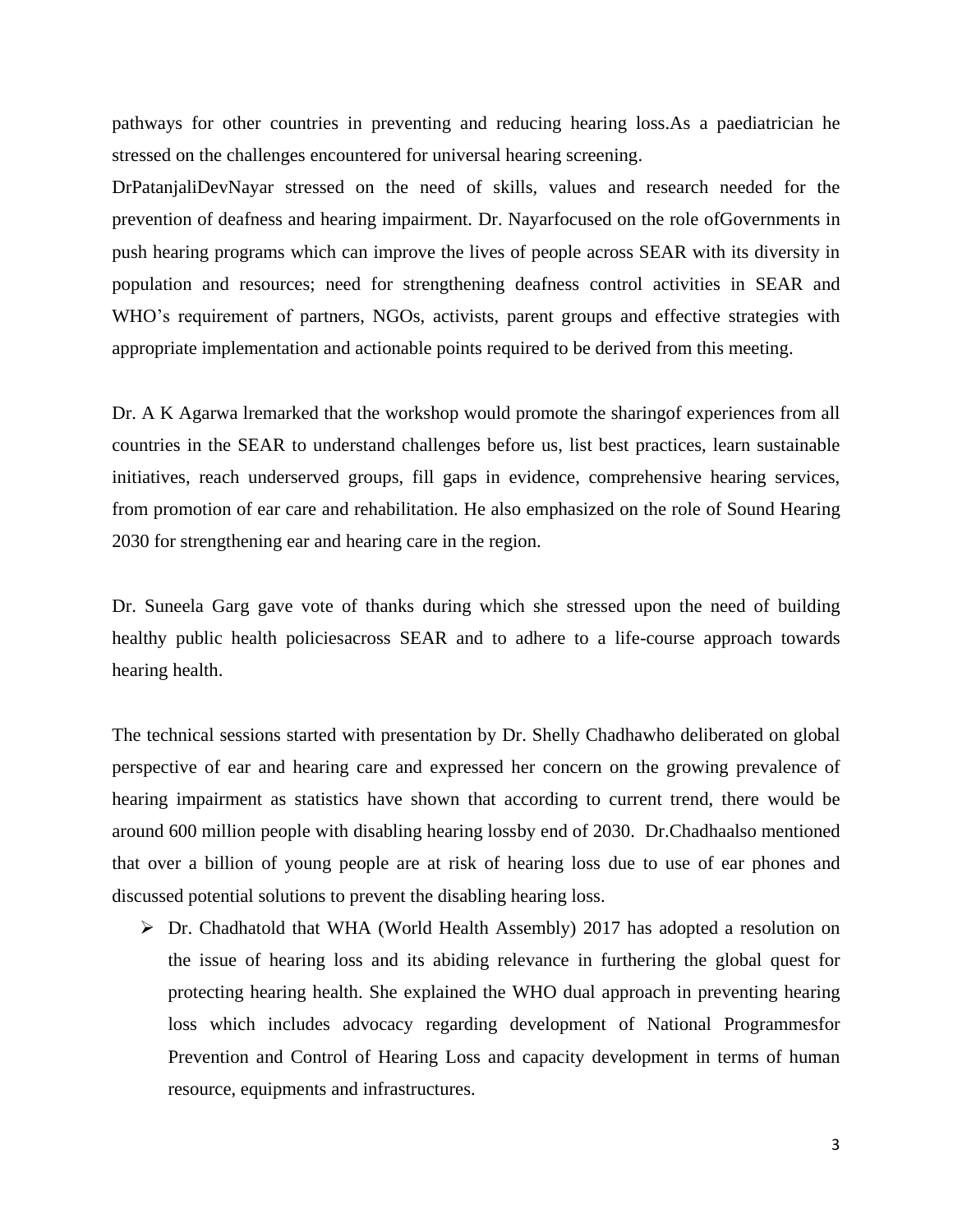$\triangleright$  Dr. Chadha also told that WHO advocates the member states to observe World Hearing Day on 3<sup>rd</sup> of March every year. She informed about World Report on Hearing to be launched on 3rd March 2020. She also told the WHO has initiated the "Make listening safe initiative" with a vision to ensure people of all ages can enjoy listening to music with full protection of their hearing.She mentioned about the strategies undertaken by WHO in addressing the burden of HL.

Dr. Agarwal commented on this that every possible action should be undertaken in order to address this huge unaddressed burden of HL.

Dr. PatanjaliDevNayar talked on the theme relating to ear and hearing care: regional perspective. He expressed concern that there are very less number of ENT specialists available in SEAR countries along with inadequate availability ofequipment, infrastructure and speech therapists.

- $\triangleright$  He explained about the impact of hearing loss in terms of monetary loss, emotional trauma and suffering of the family members of person with hearing loss. He explained about the barriers in ear and hearing care like lack of awareness, poor availability of trained human resource, non-availability of training for primary level service providers and higher cost of hearing aids.
- $\triangleright$  He highlighted the need to augment healthcare resources including human resource, equipment and rehabilitative services and need for innovation in strengthening services and elimination of barriers.
- $\triangleright$  He focussed on strategic use of resources will go a long way in addressing this problem.

Dr. SuneelaGarg discussed the importance of promoting ear and hearing care (EHC) in this region for attaining universal health coverage (UHC). She told that not only the number of services but also the quality of services are important to justify UHC which requires upholding the three pillars of health equity, good quality services and financial protection.

 $\triangleright$  She expressed concern on the growing burden of hearing loss and deafness globally since an estimated 900 million people will be having hearing loss by 2050 which would exponentially increase the economic burden of hearing loss and hinder overall global development. She indicated the need for identifying the priority areas.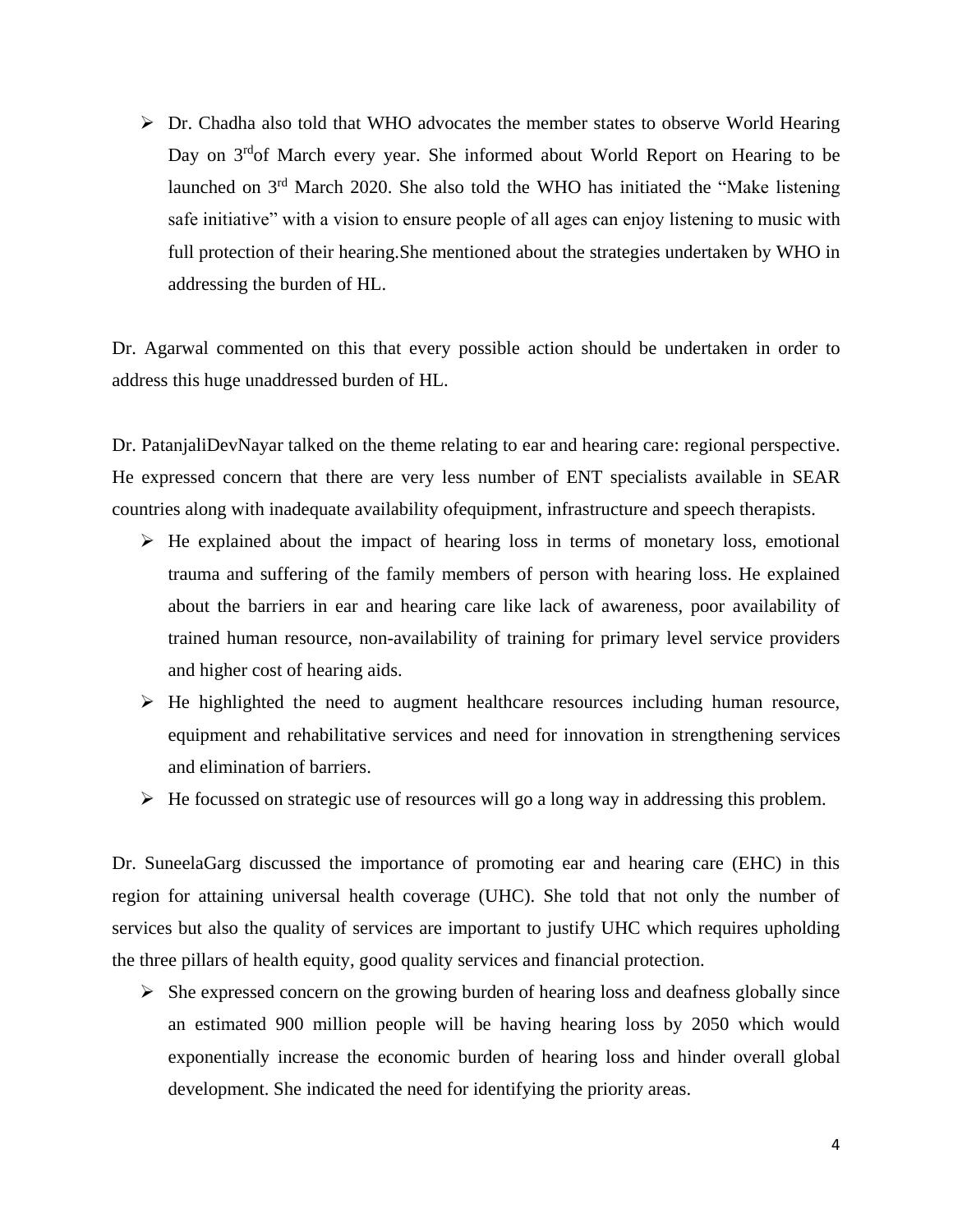- $\triangleright$  She also outlined the measures to improve the EHC in SEAR. She recommended integration of eye and ear care in order to achieve effective utilisation of available human resources. She also explained about the importance of IEC activities in strengthening of the current programme.
- $\triangleright$  She also explained about the effect of ototoxic drugs and the need for surveillance. She concluded with the statement that no programme is successful until it includes periodic monitoring.

Dr Mohan Kameswaran from Tamil Nadu, India spoke on the programme implementation in Tamil Nadu and India. He started with prominent sentence that blindness isolates people from objects while deafness isolates people from people. He explained that cochlear implant is a scientific miracle in treatment of people with deafness.

- $\triangleright$  He also expressed his concern about the effect of consanguineous marriage, which is more prevalent in Tamil Nadu and other parts of southern India, on increasing the prevalence of hearing loss and deafness. He further explained various measures taken for prevention and treatment of deafness under CM's comprehensive health scheme.
- $\triangleright$  He explained about the Hub and Spoke model of rehabilitation. He also informed about the various fellowships in relation to otology and rehabilitation of people with hearing loss which helps to capacity building of human resources.
- $\triangleright$  Heillustrated the role of satellite centres in reducing the barrier of distance to enhance utilization of health services in case of hearing loss and deafness. He elaborated on the**Vision 2025: Deafness Free Tamil NaduInitiative**. He informed that Tamil Nadu is the only region in the world to provide free brain stem implants. He hoped that the lessons learnt from India would be useful to other developing countries with similar problems.

Commenting on the above, Dr AKAgarwal told that after Tamil Nadu many other states in India have started their own programmes for prevention and control of hearing loss and management of deafness.The role of RBSK (RashtriyaBalSwasthyaKaryakram ) was also discussed during the session.

Dr.Bulantrisna talked about the project Sound Hearing 2030 as a community based approach for sound hearing. She explained the goal and mission of the Society for Sound Hearing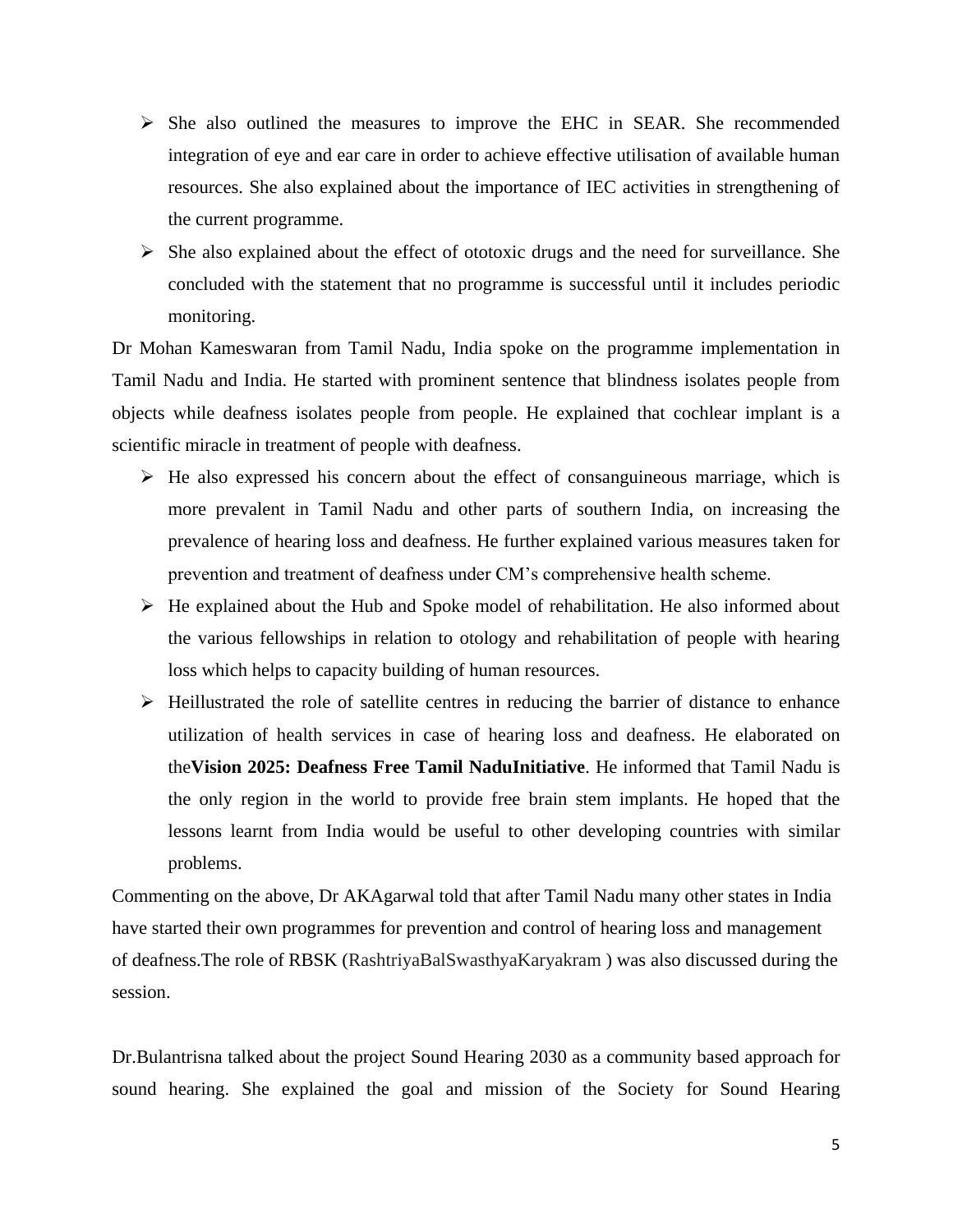International, development and evolution of the organization and the various activities carried out by it.

Dr. M.Meghachandra Singhelaborated on the key Sound Hearing 2030activities. This included the development of training modules for all levels of health care workers in collaboration with Ministry of Health and Family Welfare, India. He also supported promoting partnerships with national and international NGOs/DPOs and various MoUsbeing executed with Vision 2020 and Global Coalition. He also mentioned that Sound Hearing India has developed lot of IEC materials (charts, posters, flipcharts, pamphlets, radio jingles, short videos etc.). These posters were extensively utilized by the SEAR countries as well as other regions.

Dr.A K Agarwalspoke on World Hearing Forum (WHF) which was established in July 2018 and delineated its various roles and responsibilities.

# **Presentations on Status of ear and hearing in countries of SE Asia were made by the MoH representatives from following countries.**

1. Bangladeshby Dr. Mahmudul Hassan: He emphasized on the huge burden of 9.6% of the disabling HL. There is availability of EHC services at community, primary, secondary and tertiary levels (including cochlear implant at tertiary level). He elaborated on hearing workforce in terms of ENT specialist (604), audiologist (10), audiometrician (250), speech therapist (145) and sign language interpreters (200). He mentioned that the country has strategy in place. The country plans to incorporate Primary Ear and Hearing Care (PEHC) in the existing primary health care services, develop a standard manual for the treatment of ear diseases and hearing loss for primary health care providers, conduct survey through community clinics and build efficient referral linkage by increasing production of skilled human resources. He concluded by saying that the challenges are many but these could be overcome.

2. Bhutanby Dr. Roma Karki: She said that Bhutan does not have a structured Ear and Hearing Programme in their country. The services are very scanty and manpower is very limited in terms of only 5 ENT surgeons, 2 audiologist and 1 speech therapist. She said that Bhutan plans todevelop training manual/modules, provide training on ear care, early identification and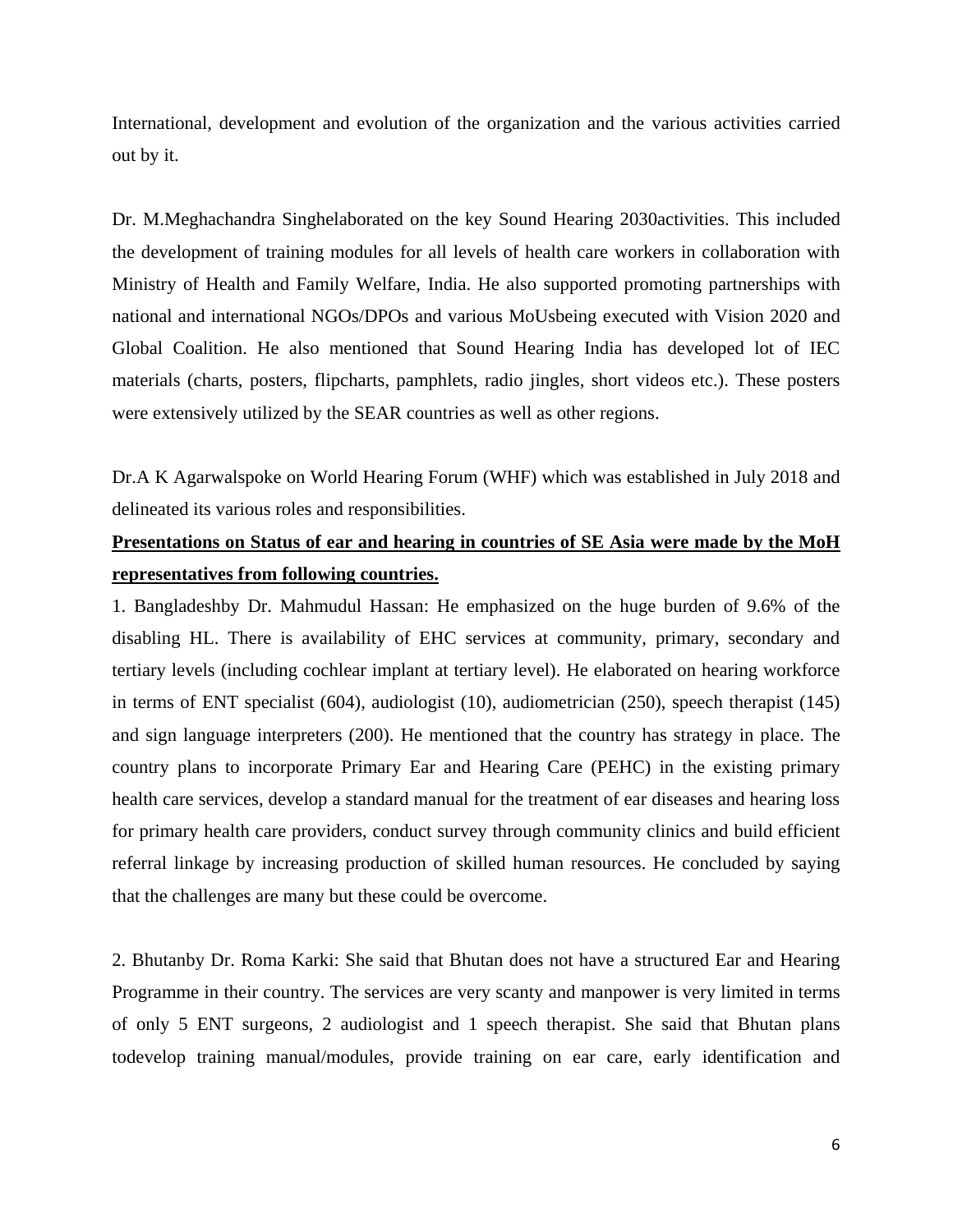rehabilitation for PHC workers; develop hearing guidelines for distributions of aids and start Cochlear implant service in 12th five year plan.

The country's priorities are to strengthen primary ear care services for prevention of hearing loss with early detection and hearing rehabilitation of children with hearing problems with aids or cochlear implants. However, challenges of limited financial and human resources exist in the country.

3. Indonesia by Dr. DamayantiSoetjipto: She highlighted the prevalence of HL to be 16.8% and deafness 0.4%. She also enumerated all the main causes of HL and their prevalence in the country. She focussed on leadership and governance in Indonesia through Ministerial level National Committee for HL. The Committee was also helping in strengthening MR immunization programme.

She mentioned that Indonesia had targets for 2018-19 to be achieved in form of availability of data on the prevalence of hearing loss, implementation of Hearing Loss Management Program and planningsustainability of the Hearing Loss Work Program. Socio-cultural factors impeding immunization have beenovercome successfully in the country.

4. India by Dr. SangeetaAbrol: She mentioned that India had adopted the following strategies as part of National Programme for Prevention and Control of Deafness which was initiated as pilot project in Jan 2007 and is currently functional in over 400 districts.

- Strengthening service delivery for ear care
- Developing human resource for ear care service
- Increasing awareness through IEC.
- Developing service capacity of district hospitals, CHCs and PHCs selected under the programme.

A seven level training program consists of:

Level–1 Sensitization Training of ENT Surgeons / Audiologists of Medical Colleges (1 day) Level–2 Skill based training of ENT Surgeons & Audiologists of District Hospital level (3 days/2 days)

Level–3 Training of Obstetricians/Pediatricians of CHCs /District Hospitals (1 day)

Level–4 Training of Medical Officers of PHC & CHC (2 days)

Level–5 Training of CDPO/AWS/MPW (1 day)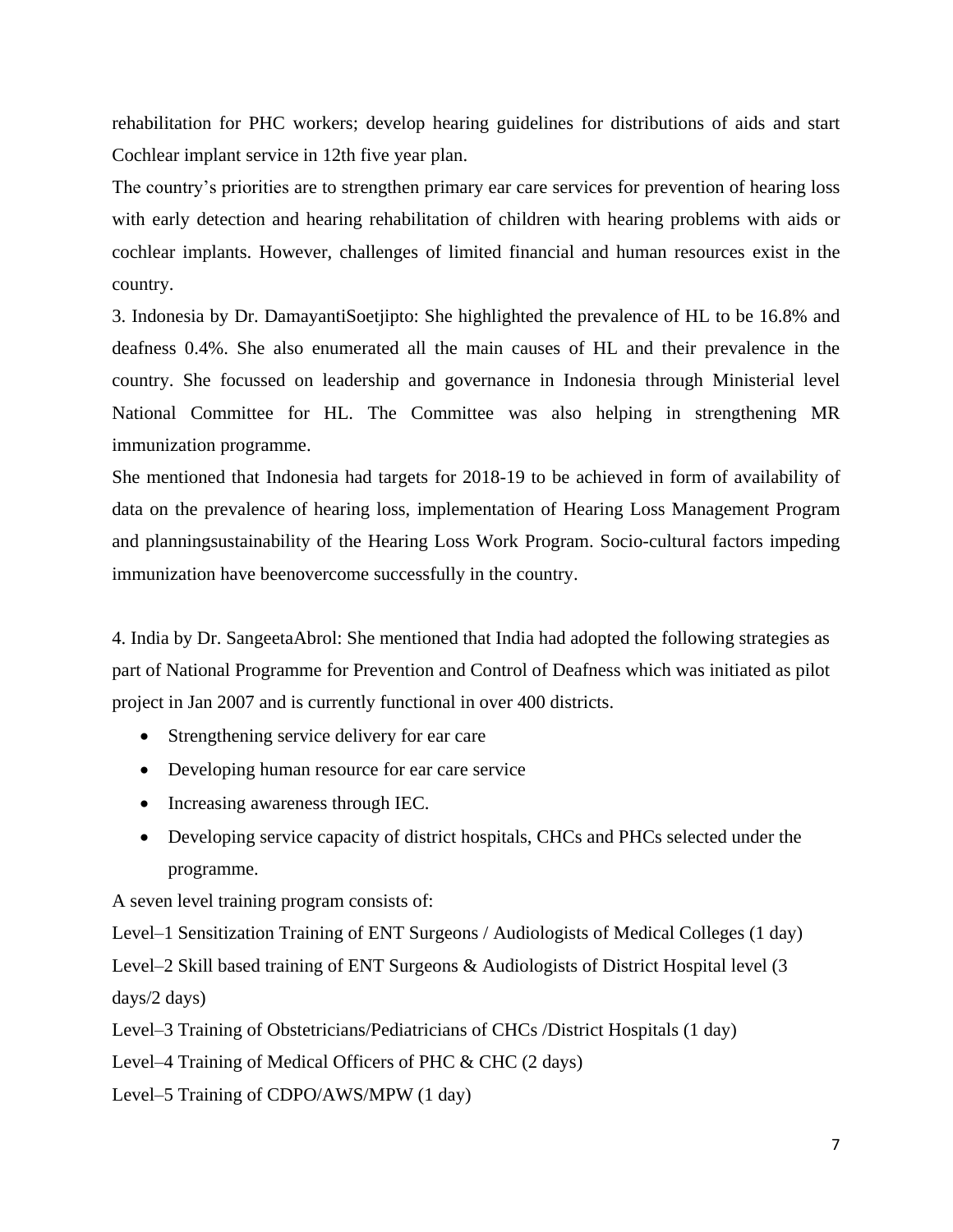Level–6 Training of AWW/ASHA (1 days)

Level–7 Training of Teachers/Parents (1 day)

She also highlighted that the States are also involved in monitoring and supervision which needs to be strengthened further.

5. Maldives by Ms.AminathSamahathShareef: She said that Maldives lacked baseline data relating to ear and hearing care. She highlighted that there was no hearing care National Committee for HL.The manpower was scanty with only 2 ENT specialists, 3 audiologists, 4 speech therapists and 4 sign language interpreter. A child screening program was on the anvil although there were challenges encountered from lack of awareness and health financing. NGOs were playing important role in providing EHC.

6. Nepalby Dr. Dhundi Raj Paudel: He said that Nepal was planning expansion and strengthening of PEHC at all level withearly detection and primary treatment at community level. He mentioned that EHC services in Nepal are provided by both public and private sector and also through partnerships. Nepal did not have a national strategy but EHC services were funded by Government, Non-Government, Insurance and self funding. Medical products and health technology barring loop system were available. He mentioned number of ENT surgeons (163), audiologist and speech therapist (85), sign language interpreters (30) and ratio of ENT specialist and population was 178000. Nepal had a national sign language and efforts were being made to promote accessibility of information to people with HL. He also mentioned long and short term plans in promoting EHC through policy, national surveys, screening and expansion and advancement.

7. Thailand by Dr. Manus Potaporn: He highlighted on the hearing disability ranged from 2.99% in age less than 15 years to 57.1% in age more than 60 years. He mentioned that Chronic Otitis Media (24.7%) was very common as per data in 1995. Thailand has a National ENT Committee and National Newborn Hearing Screening was launched on 08 August 2018. He highlighted that human resources were quiet good with 1441 ENT specialists, 225 audiologists, 188 audiological technician, 1200 teachers for deaf and 194 speech therapists. He also mentioned that Thailand was planning to achieve universal screening for EHC as opposed to high risk screening prevalent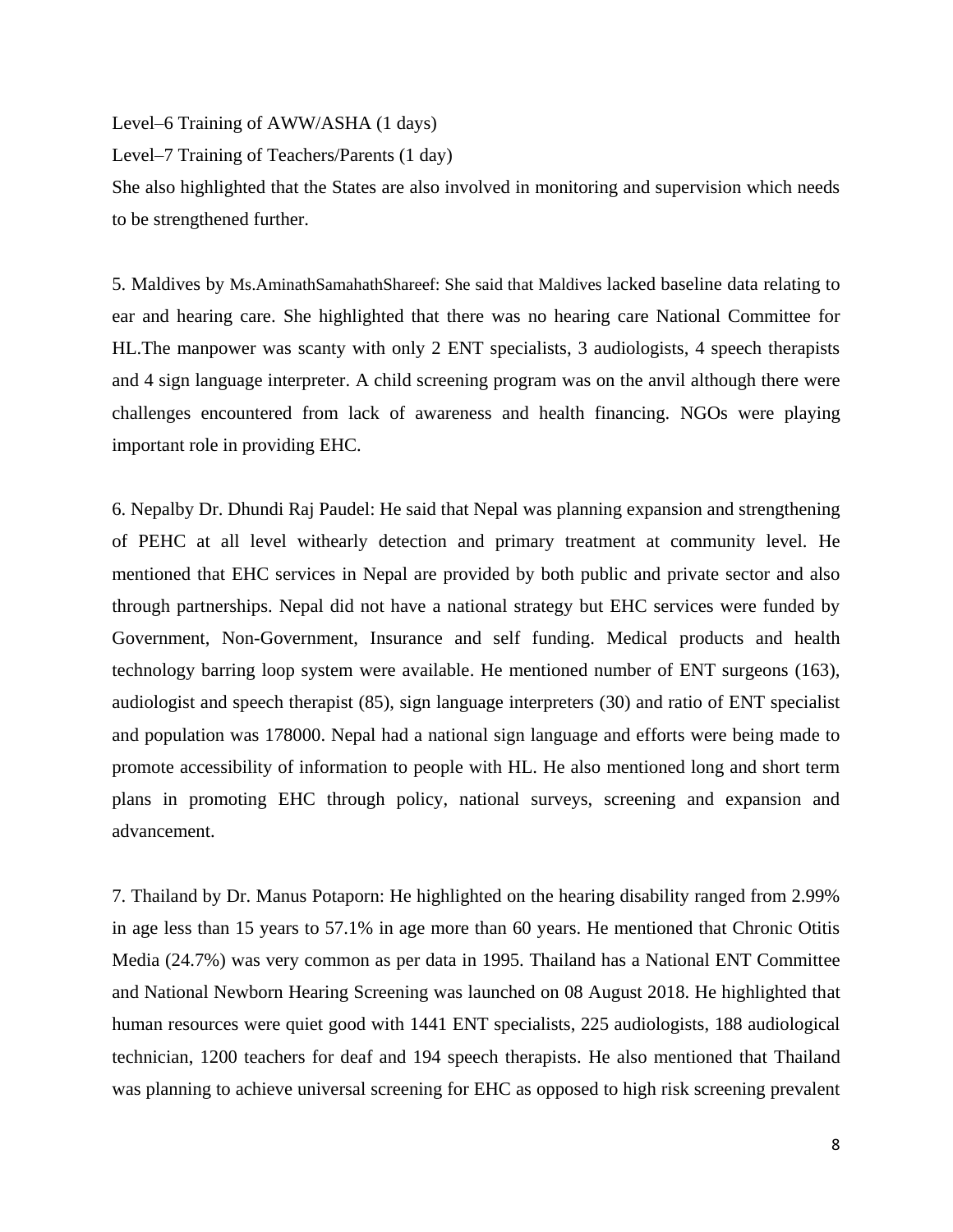at the moment. The building blocks of EHC were leadership and governance, service delivery, health workforce for hearing care, medical products health technology, health financing complimented by health information and research.

8. Timor Leste did not make any presentation.

9. Vietnam by Dr. Lai Thu Ha: She mentioned that the prevalence of HL from 0-6 years old in 3- 4%. Vietnam does not have a National Committee or policy/programme related to HL. He mentioned that EHC services in Vietnam are provided by both public and private sector. He said that no data for ENT surgeons, audiologists, audiometricians, sign language interpreters and teachers of the deaf was available. He also mentioned that Vietnam is planning a hearing Screening programme for new born babies and young children with high risk of hearing loss.

Dr Nandini Sharma (Director Professor, Dept. of Community Medicine, MAMC) moderated the session and expressed hope that operational research carried out by Indonesia to overcome sociocultural resistance against immunization of children could be utilized in countries encountering similar challenges.

#### **Group work**

The assignment included all the participants divided into three groups, to conduct selected exercises. These exercises involved bringing out the key challenges and issues regarding prevention and control of hearing loss and deafness in the SEAR. They also assessed the strengths and weaknesses of current situations in the SEAR countries.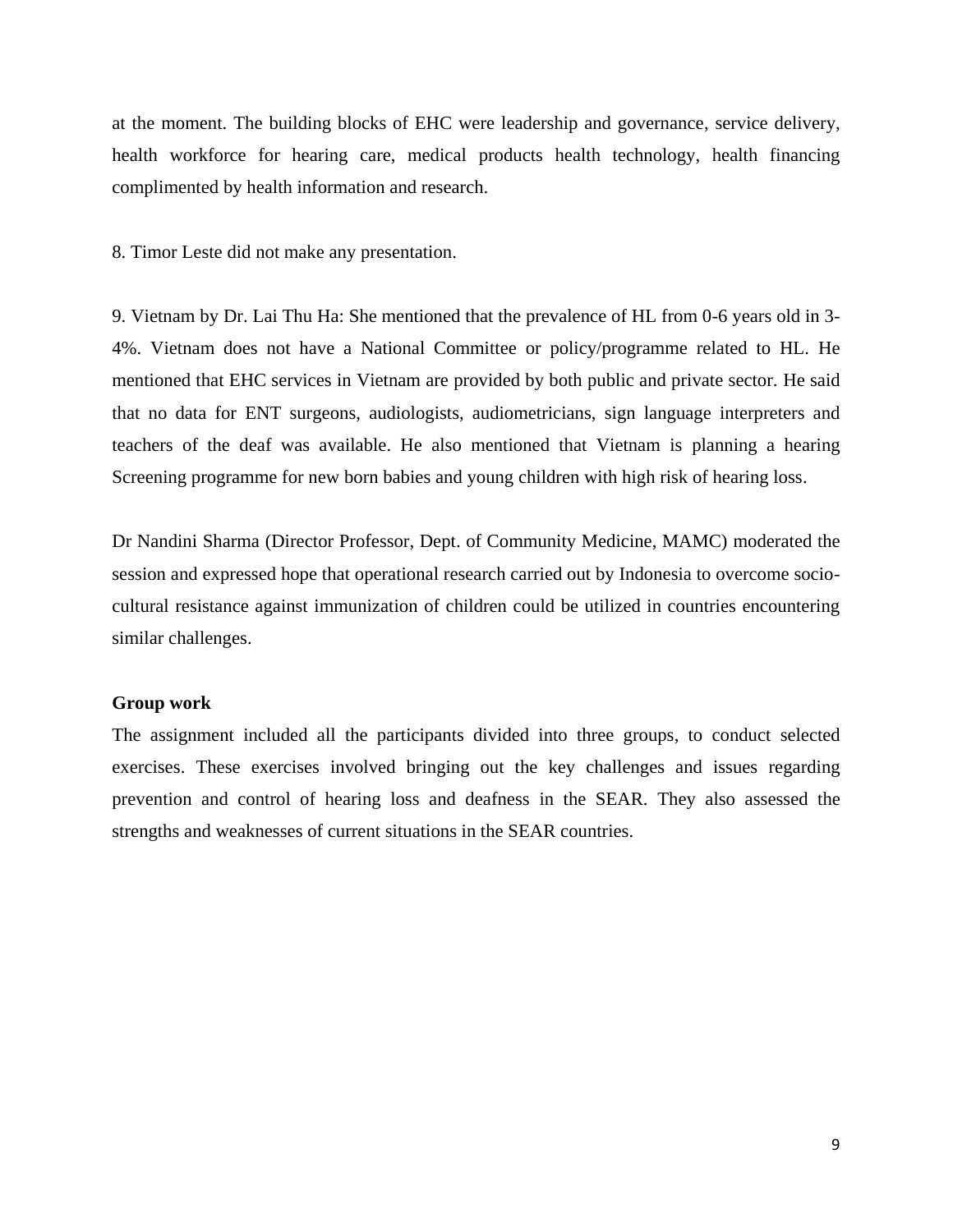#### **Day 2: 4th October 2018**

Day began with recap by Dr. Shelly Chadha and Dr. SuneelaGarg. Dr. Shelly Chadhaapprised the participants about WHO tools and discussed the need for ear and hearing care and promotion of healthy hearing. Dr. Chadha highlighted about the similarities of issues related to hearing health and diversities in availability of resources and services across SEAR.

#### Session: Addressing hearing loss through a health systems approach: Dr. PatanjaliDevNayar

Health system include conglomeration of all the pieces towards improved healthcare delivery. An ideal health system should be dynamic whilecurrent health system with respect to hearing care is overall patchy with variations exist across different countries.He sensitized towards the need for adopting a systems approach towards hearing and health which enabled logistics, research, finances and human resources required for successful delivery of health services. He also cautioned that the public have higher expectations due to availability of health information from across the globe towards state of the art standards of care that are not in sync with existing health infrastructure of that parent country.

Dr. SuneelaGarg and Dr. Patanjali summarized the discussion on 'An introduction to WHO tools for EHC'. They emphasized on the importance of the hearing tools and also spoke about intersectoral coordination for digitization, audiology and community participation.

The session was followed by session on Planning and Promoting EHC using WHO tools by Dr. Shelly Chadha. She said that there were no easy solutions to the problems. Screening, early interventions and cost effective aids are need of the hour while acknowledging the issue and pursuing a solution centric approach. There was need for learning from other models to reduce the prevalence of hearing loss. She emphasized the need to make service delivery people-centric by adopting WHO tools which are geared towards implementing ear and hearing care delivery.

 $\triangleright$  She expressed the need for glamorizing public health and pushing the boundaries and engaging with stakeholders across the board from physicians, specialists, civil society and community representation. The ultimate objective was to effectively advocate health policy makers by creating health demands by the community and generation of rigorous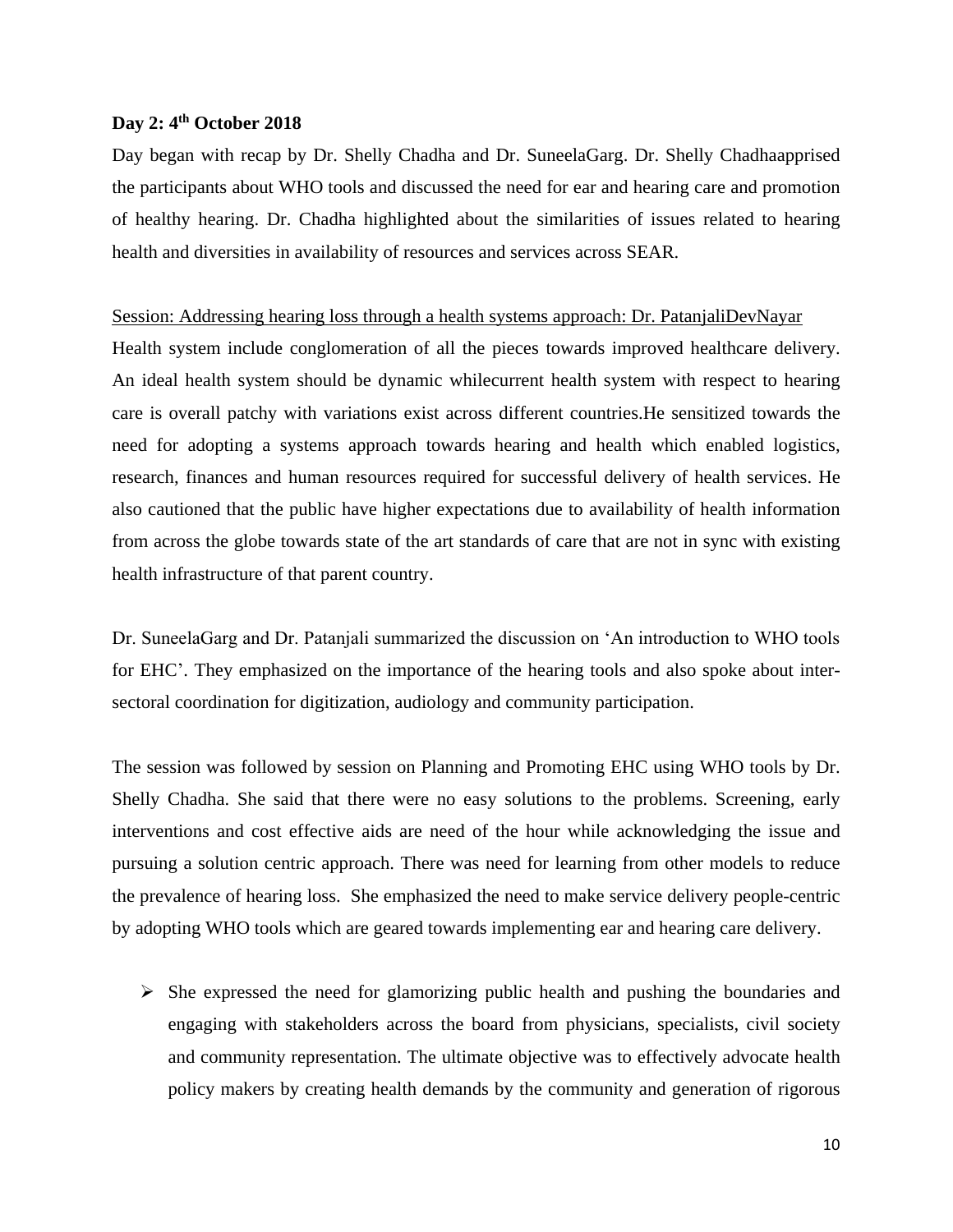scientific evidence which needed suitable packaging and presentation. She mooted the requirements of hearing aids and ensuring their availability, adoption, utilization by end users.

 $\triangleright$  She also mentioned about barriers and challenges and highlighted that integration is the need of the hour.

Dr. Shelly also discussed 'WHO Make Listening Safe Initiative' with focus on the problem of hearing loss especially among the youth due to the excessive use of headphones/earphones and concerts. 50% of the hearing loss is due to listening devices and 40% from the noise generated at venues. She also talked about safe listening practices for prevention of noise induced hearing loss through awareness and information. Safe listening has to be made an acceptable norm which has to be a responsibility of policy makers. In this awareness generation the use of technology will play a major role.

- $\triangleright$  Standards have to be developed for the use of safe listening devices including monitoring of the volume and time, informing the consumers about the 'sound allowance' and guides about the warning and suggestions and these standards needs to be recognized on international level. IEC Material needs to be developed, pretested, validated and disseminated for awareness generation which will include a variety of artwork, GIFs, mobile applications, videos etc.
- $\triangleright$  The present need of the hour was awareness generation towards the actual burden through school programmes, advocacy and research. The impact of different listening like gaming devices and movie devices required further assessment. She also urged the GoI for regulation regarding the manufacture and setting the volume limits on the listening devices. She projected the dangerous decibels initiative being run in schools that involves peer education through older school children motivating younger students for safer listening habits.

#### World Report on Hearing (WRH):

DrSuneelaGargmentioned about the scope and purpose of WRH. She explained how the development of the WRH would be beneficial to stakeholders and service providers by prioritizing ear and hearing health as a public health issue. The report structure consists of a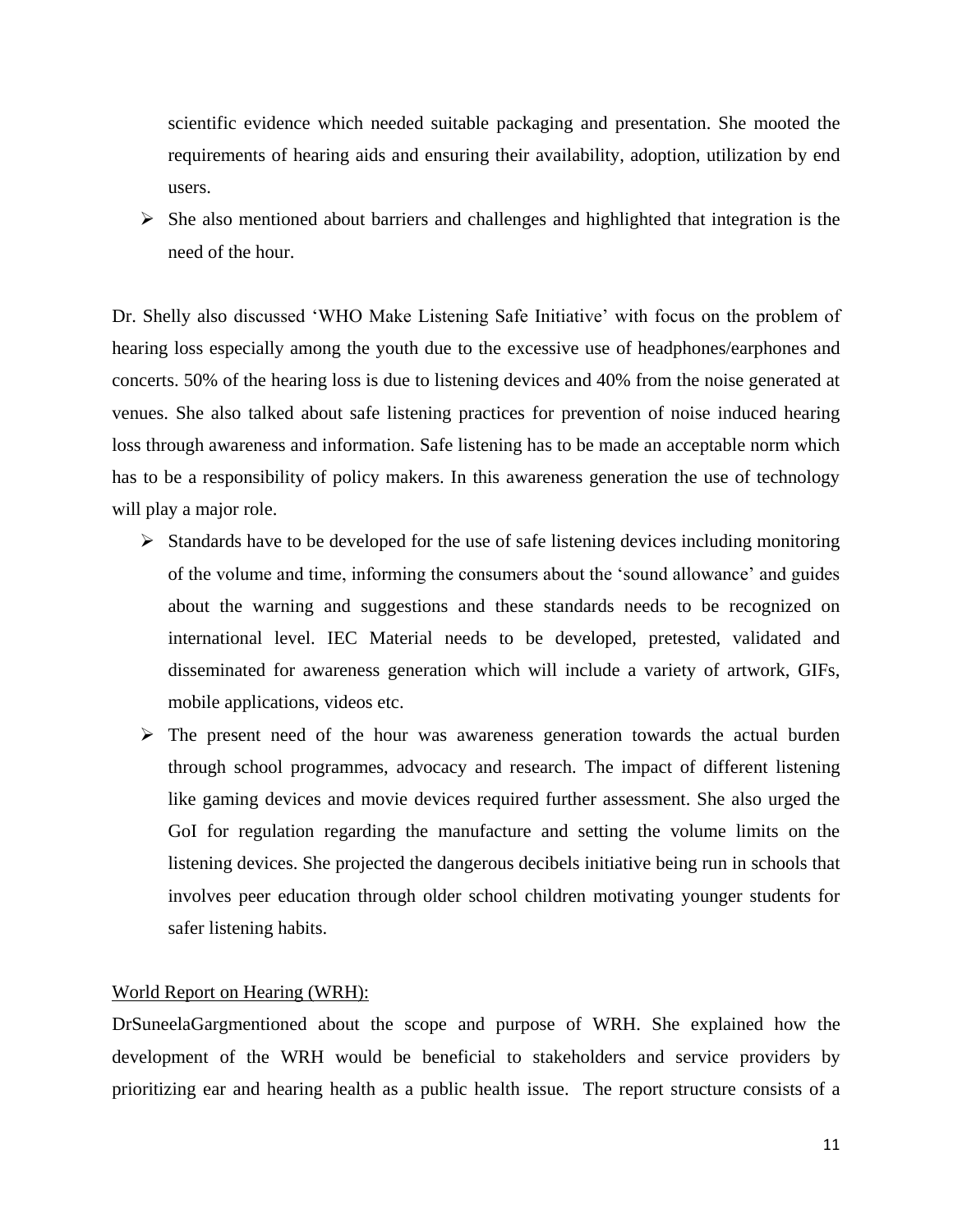Foreword, Executive summary, Introduction and 4 Chapters/Sections. The outlines of these chapters are presented in terms of Rationale, Key issue and key stats. The 4 chapters are 1) Define issue2) Address issue3) Tackle challenges4) Develop vision of way forward.The WRH would consist of 120 pages of full report including an executive summary and apictographic 2 page report for policymakers.It would introduce a new life course approach to healthcare, country specific identification of priority and was oriented towards strengthening fresh advocacy in the field.

Dr. Shelly Chadha asked the audience to contribute towards the making of the WHR by providing feedback relating to:

- Who can do what for ear and hearing health: Define job responsibilities, field work etc.
- Experiences from different nations.
- How WHO will support the areas in need.
- Evidence based interventions: both clinical and public health perspective.
- Assess the debate on tranquility as an individual right? Dr. Shelly spoke about no evidence that links environmental noise with hearing loss and more research was still required.
- Positive narratives were requested from audience to share country/area wise positive examples at all levels: policy, advocacy, personal, country, grassroots etc.

Dr.Chadha informed that WHO published a list of essential devices of which 7 were related to hearing and specifications related to the devices are currently under development.

#### **Group Work:**

The objective of the group work was to identify needs and priorities in the region, determine ways and means for collaboration and actions to be taken at country level. The group work also involved identifying lead persons, partners, timelines, preconditions and possible sources of funding.

The group work also to authenticate the data related to hearing impairment, increased awareness at all levels in policy making and communicating. Resource training, policy development and use of current technologies were some of the main highlights.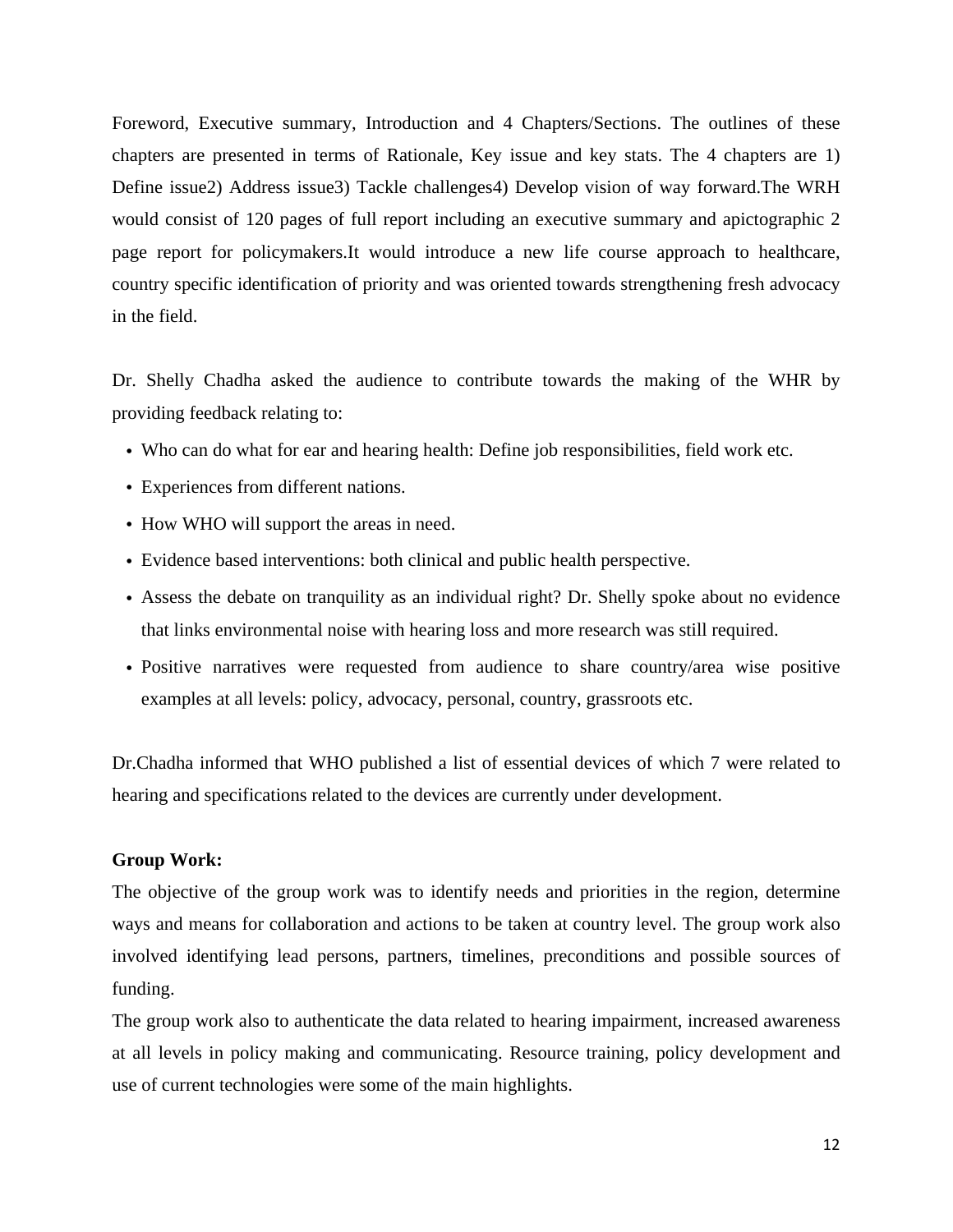The groups focussed on creation of National plans, adoption of WHO guidelines and manuals, advocate countries to use WHO guidelines and manuals, inclusion of hearing hygiene through life skills education programme and availability of policies, early intervention immediately after detection of hearing loss, universal screening of newborns, hearing screening in schools and monitoring noise level in community etc.

During the group work, Dr. SuneelaGarg, discussed about the systematic approach for formulations of the national programmes related to hearing loss. She emphasized on the need for programme monitoring and situational analysis. She spoke about the planning of the programmes as per the need of people and resources keeping in mind the feasibility so that the prevalence of ear problems can be brought down and it no more remains a public health problem.

Dr. MM Singhdiscussed to look for the barriers and challenges in the implementation of the programmes for hearing loss.

Dr. PankajaRaghav, Professor and Head Department of Community Medicine, AIIMS, Jodhpur, discussed about the rapid search for cases of hearing impaired at the community level.

Dr. SunitaSarkar discussed about the awareness campaigns and quality of training related to hearing loss.

Dr. AshaYathiraj, Professor of Audiology, All India Institute of Speech and Hearing, Mysore, spoke on the Kerala Model of hearing loss where the young nurses are being trained for screening purposes of hearing disability. She also urged other parts of the country to follow such model for early detection of the hearing disability.

## **Group work presentations on country actions**

Overall, the group work focused on the concrete actions to be undertaken in next 2-5 years, key partners, time frame, lead partners and coordinators in promoting EHC in SEAR.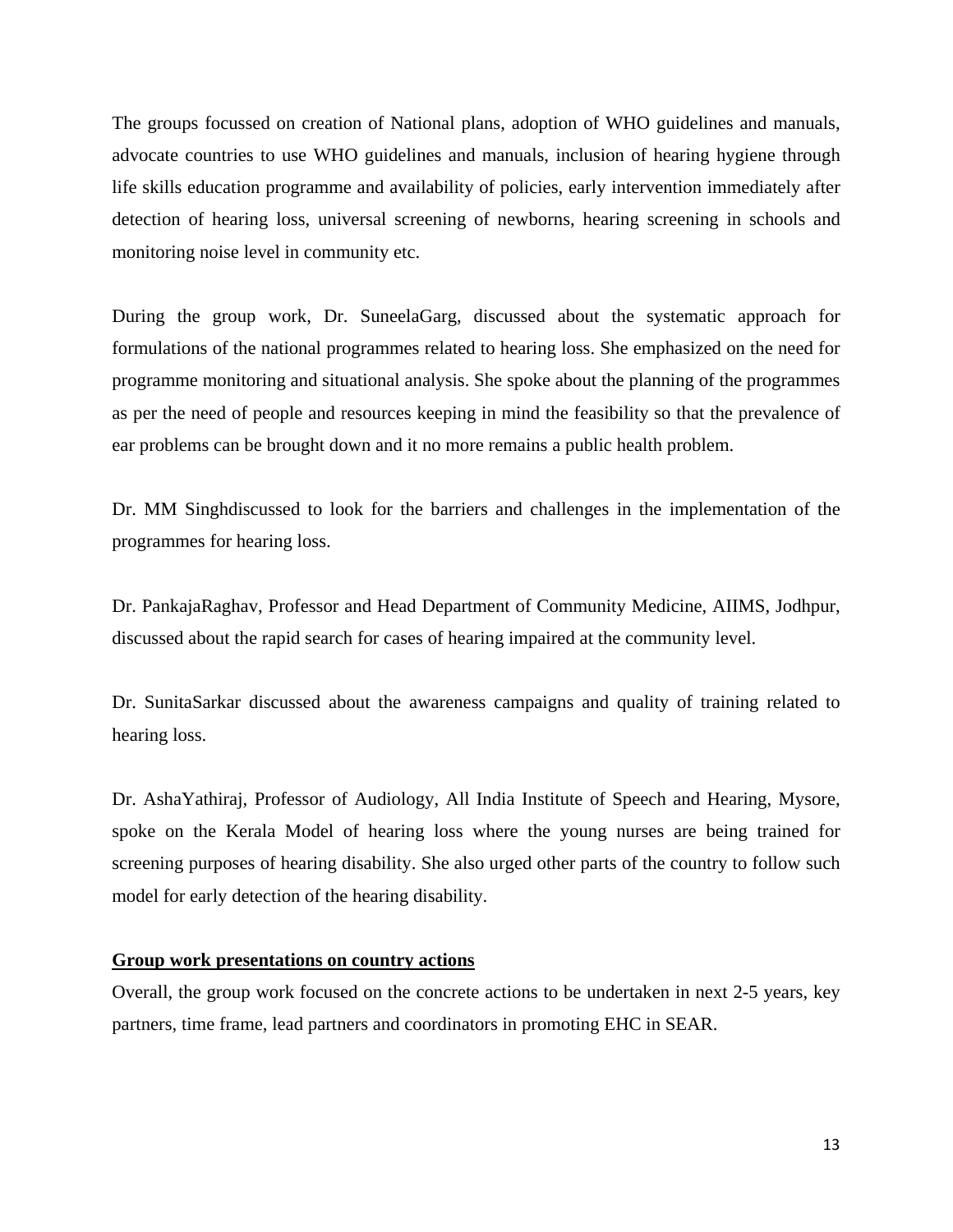Dr. Dhundi Raj Paudel (Head ENT, Bir Hospital, Member Secretary National Committee on Prevention of Deafness, Nepal) spoke about the problems faced by hearing loss patients especially the lack of financial support. He emphasized the need for training of healthcare workers for early detection of cases of hearing loss. He mentioned about availability of clear cut policy on prevention and control of deafness and also on the need for creating awareness.

Dr. Roma Karki (Department of Public Health, Ministry of Health, Bhutan) discussed the higher incidences of decreased hearing loss among youths due to excessive use of earphones. She also emphasized on the control of decibels in earphone devices. She mentioned about training and development of human resources.

Dr. Tikaram Ram Adhikari (Head, Department of ENT- Head and Neck Surgery, JigneDorjiWangchuk National Referral Hospital, Thimpu, Bhutan) spoke on initiating early and appropriate interventions in cases of hearing loss and suitable policy planning in this regard.

Dr. NaseemaAkhtar (Professor, ENT, Bangabandhu Sheikh Mujib Medical University, Dhaka, Bangladesh) spoke on the need for dedicated personals in the field due to large population in Bangladesh. She spoke about an initiative '360 Community' in her country which focusses on the training of the health workers for the assessment of the hearing loss in newborns. She informed that since 2010 the scenario has significantly improved in the field of ear and hearing care awareness and also the training of the health workers.

Dr. Mahmudul Hassan (Director, National Institute of ENT and Apex Body Sound Hearing by 2030, Tejgaon, Dhaka, Bangladesh) spoke about sign language programmes where medical officers, staff nurses and medical assistants are being trained for the early detection of hearing loss in newborns. Training is also being provided for ear examination. He spoke about the issue of rehabilitation, its affordability and the role of private sector. School heath medical officers are being trained for detection of the problem in school going children.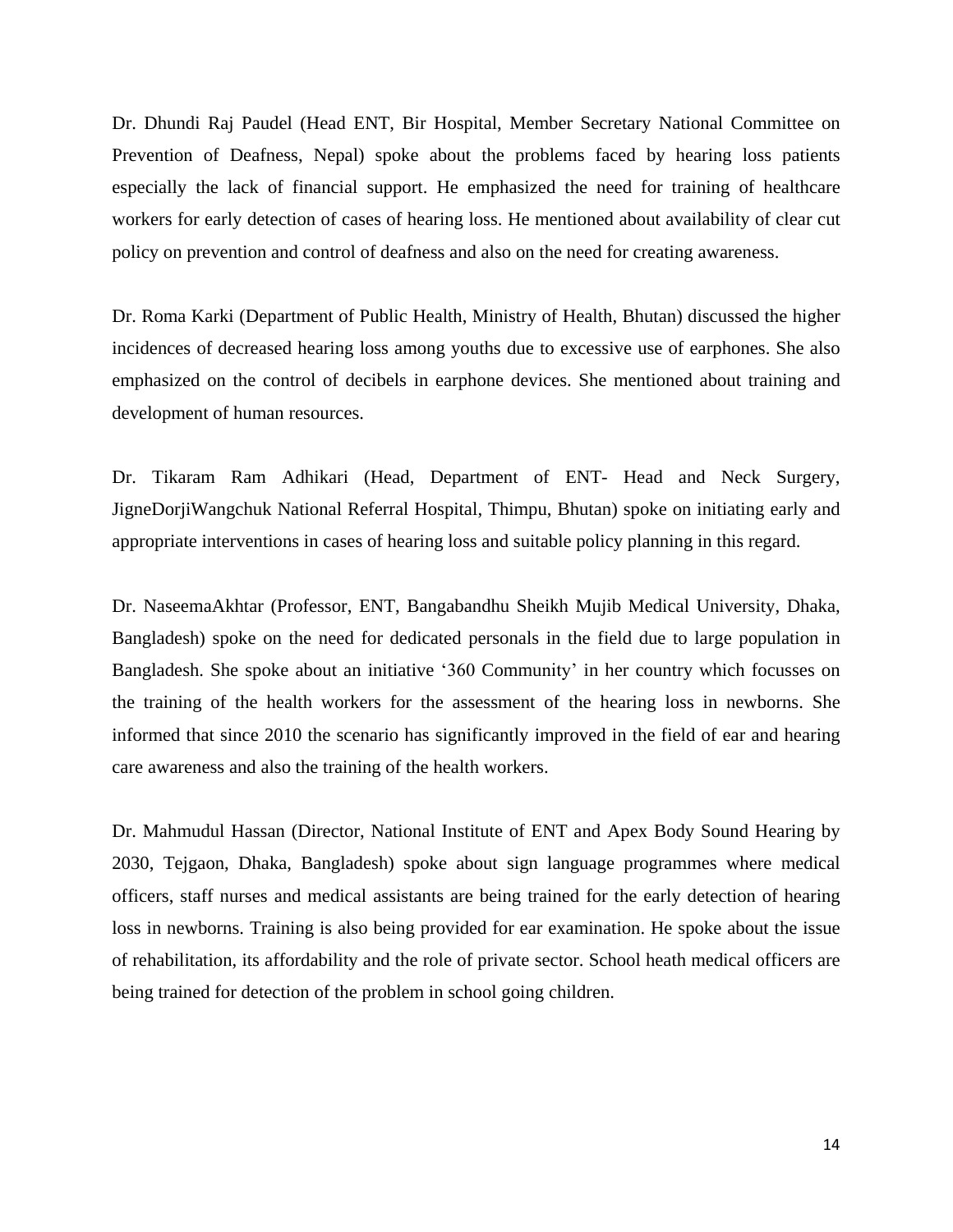Dr. FikryHamdanYasin (Dr. FikryHamdanYasin WHO collaborating centre, Jakarta, Indonesia) discussed about inter and intra-sectoral coordination and cooperation to develop policy frameworks in the field of hearing loss.

Dr. Edgar Jose SoaresMorato (ENT specialist, National Hospital Guido Valadares, Ministry of Health, Timor-Leste) spoke on the training of midwifes and strengthening of the referral services.

Mr. Madhizhagan (Senior Programme Offices, CBM) spoke on the need for looking beyond the capacity building of health workers and stressed on the need for training community level volunteers instead and issue guidelines for such courses.

Dr. Lai Thu Ha (Vice Director of Audiology and Speech Language therapy Centre, Vietnam) gave thrust on the newborn hearing care and working on youth population and find solutions.He spoke about the universal neonatal screening for hearing loss and discussed how most of the pediatricians are unaware of the issues of hearing loss, missed diagnosis and expansive treatment of the problems of hearing loss.

Dr. A. K. Agarwal spoke on achieving balance between technology and affordability in relation to patient's satisfaction. He advocatedcontinuing dialogue with industries to render hearing aids affordable for all and highlighted the importance of monitoring and feedback from existing hearing aid users.

At the end of group work, Dr. PatanjaliDevNayar announced about the creation of Regional Technical Advisory Group to strengthen EHC in SEAR. This was a welcome move and appreciated by all. The proceedings of 2 days were summarized and the meeting was concluded by Dr. A. K. Agarwal, Dr. SuneelaGarg and Dr. Shelly Chadha.

The efforts of all participants and contributions were laudable.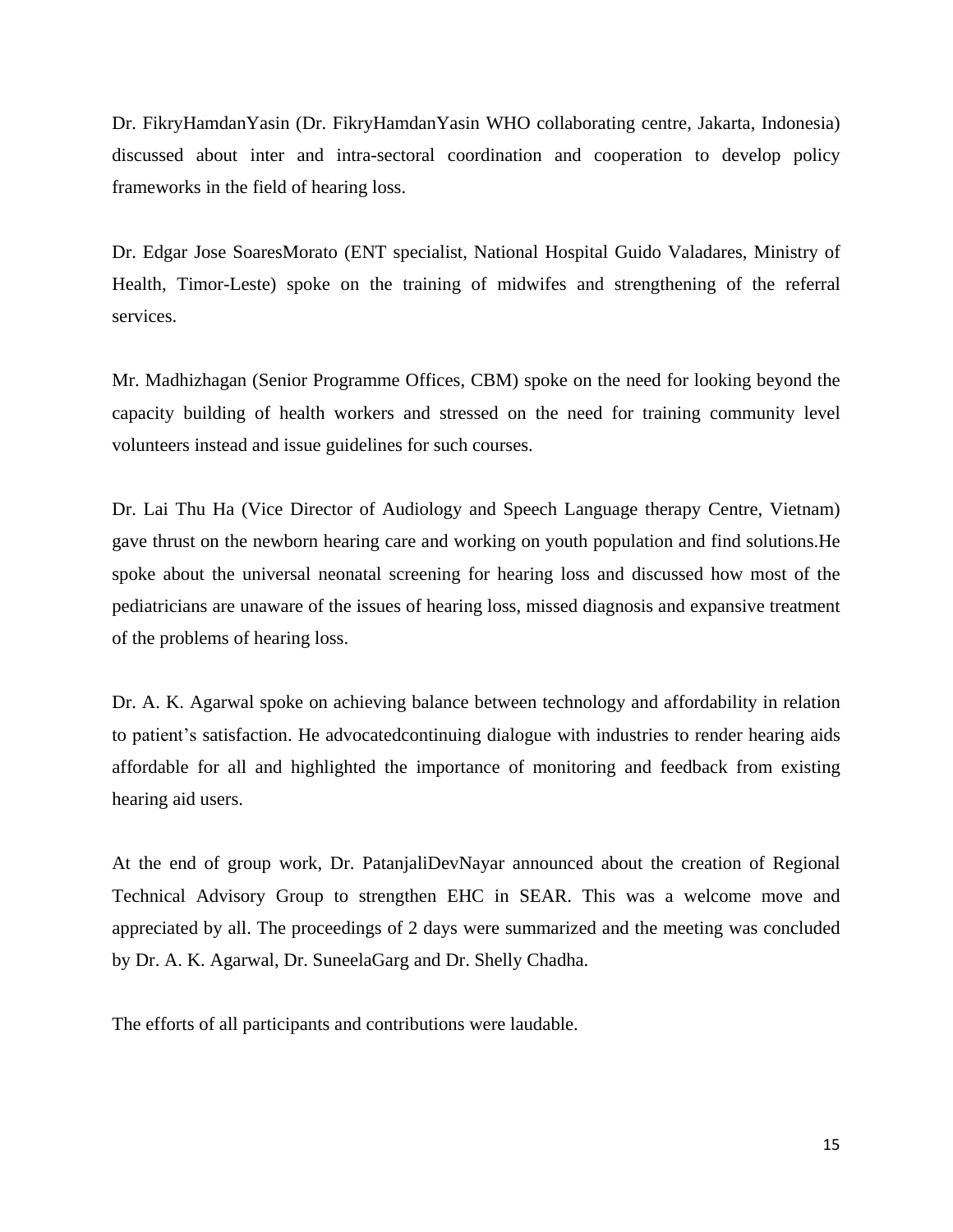# **Meeting on 5 th October 2018**

The meeting on 3<sup>rd</sup> day comprised of all the experts from the region, representatives of different states of India and representatives from ALPS Foundation and Medtronics.

The objectives of the meeting focused on the following:-

- a) Importance of World Hearing Day
- b) Strengthening EHC in SEAR
- c) Role of IEC in EHC

Dr. Shelly Chadhatold the audience that by2050, 1 out of 8 people will be suffering from hearing disability. She stressed on the role of WHO in providing:

- Initiatives and their community level implementation
- Advocacy enabler by developing materials such as brochures, posters, banners.
- Technical support.
- Rehabilitative services, screening services.
- Observing World Hearing Day on March 3.
- Coordinating with ground level stakeholders.

This was followed by short film on World Hearing Day  $(3<sup>rd</sup> March)$  and the role of countries in promoting EHC. Dr. Shelly emphasized on the countries registering for the World Hearing Day event on WHO website.

Subsequently, a film on rehabilitation of hearing impaired children which was also shown in WHO stakeholders meeting was screened.

The technical session started with the presentation by Dr. AmitGoyal. Dr. Goyal spoke ondeveloping screening programmes for early identification of hearing loss in children and older adults.Screening for congenital hearing loss, in school goers, for adults was required for which modalities pertaining to methodology and location need to be addressed. DrGoyal reminded that 'Hearing loss is a race against time and Ear is the last organ to develop in the evolution process'.

Dr. RakeshShrivastava(Nepal) presented a model for HR development by describing in brief about DLO, MS & BSLP programmes which were started in 1990,1998 and 2008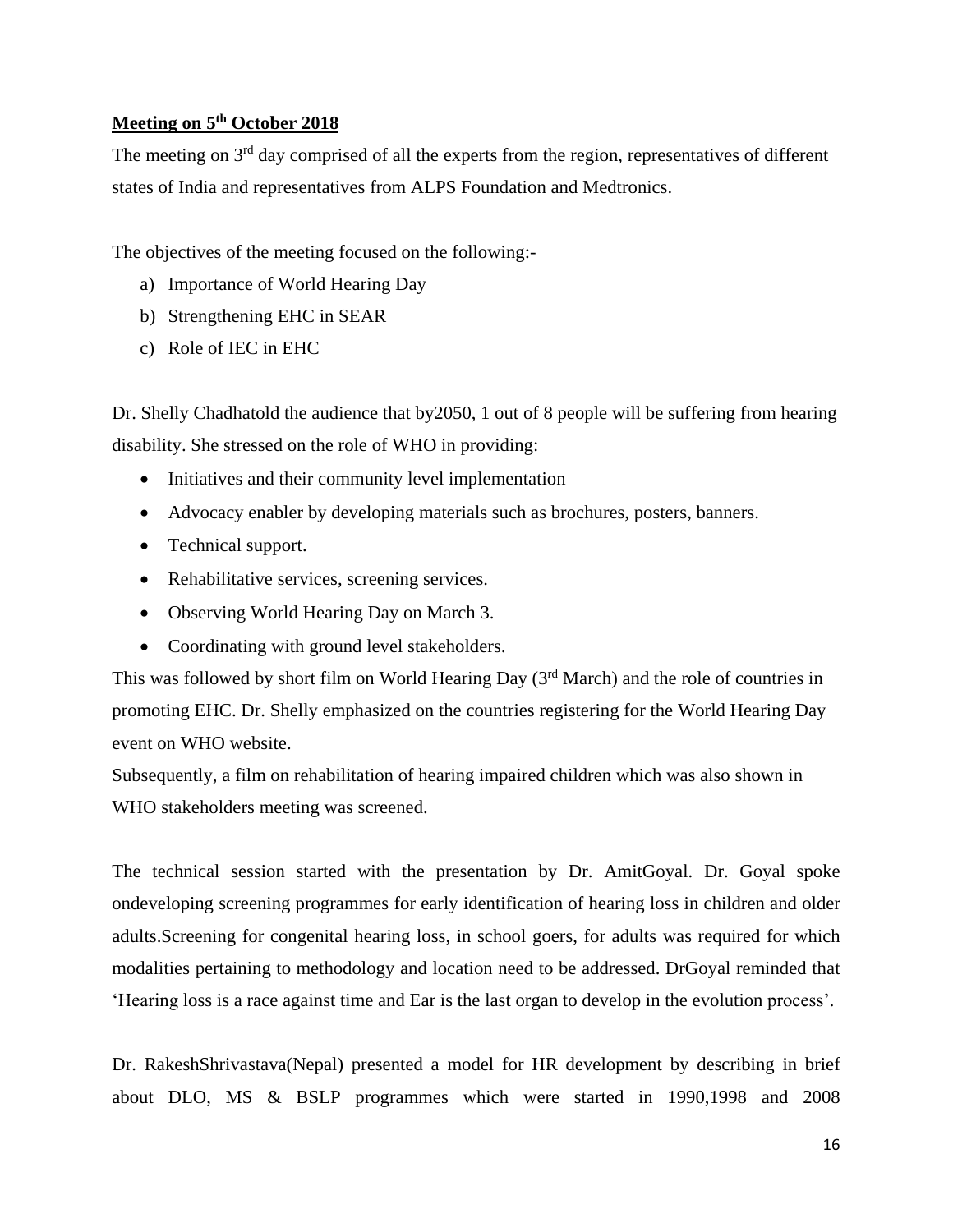respectively.Concept of CMA(Community Medical Auxillaries)- after 10<sup>th</sup> trained in EHC.Dr. Shrivastavamentioned that CMA had the ability to create public awareness, removing ear wax, draining ear abscess, etc. Dr. Chadha also asked whether there existed any evaluation of these skills. Internal evaluation has been conducted but not external evolution. Dr. SuneelaGarg mentioned that this model was evaluated by CBM and it was a very cost effective model as the specialists are not available. Therefore, primary ear care workers and ontological assistants are a feasible option.

Dr. SangeetaAbrolprovided updates on National plan: EHC in India- A Case Study.

NPPCD: goal to prevent and control major causes of hearing impairment and deafness amongst children. The objectives of the NPPCD wereearly diagnosis and treatment, preventing avoidable hearing loss due to disease and/or injury, Rehabilitation of persons suffering from hearing impairment, developing institutional capacity for ear care services, strengthening inter-sectoral linkages for rehabilitation.

Activities at different level :Stateincludestraining, monitoring, supervision;

District/CHC/PHCConcerns and issues :Non submission of utilisation certificate, progress report by states etc .

Mr. AnupNarang(ALPS Director) presented on the application of affordable hearing technology in the community with innovative hearing solutions like rapid fit automatic digital hearing aid, mega power hearing aid,

Mr. KaustubhBhatnagar(Medtronicscompany) made a case for harnessing the role of technology in hearing care known as teleotology. It would be useful due to the huge gap who needed ear and hearing care (75 million patients) while for service delivery there were only 20000 ENT doctors and 2500 audiologists in India. The SHRUTI (2013) community based ear care model had potential tocreate awareness, help in diagnosis and treatment of chronic ear disease and preventable hearing loss among underserved patients in India and Bangladesh

The session onUpdatesby State SNOs was moderated by Dr. G S Meena (Director-Professor, Dept. of Community Medicine, MAMC) and Dr. M. Meghachandra Singh.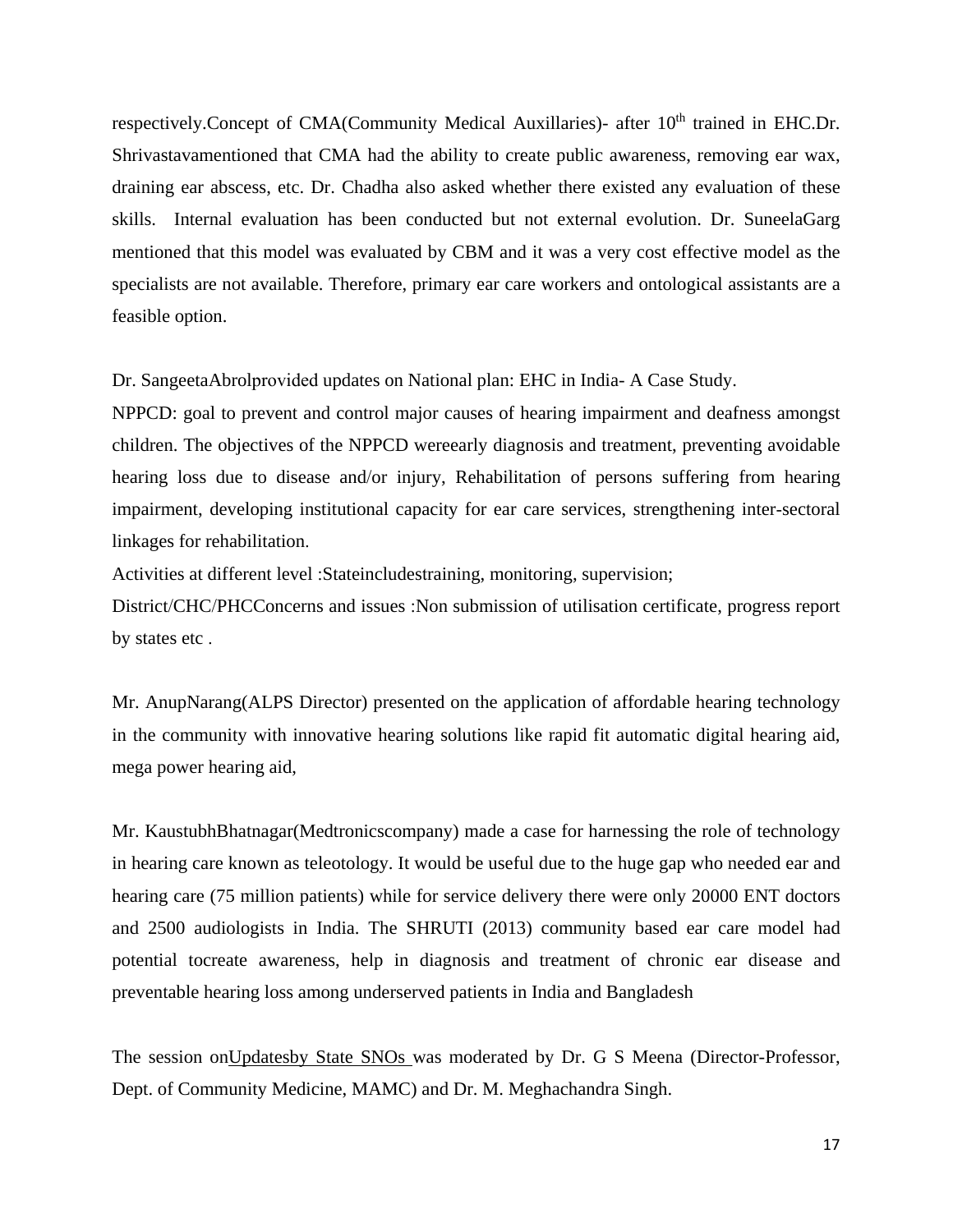Dr. BhupenNath(SNO, NPPCD, Assam) expressed concerns about funding, infrastructure, manpower and training.The DDG asked the number of peoplethat have been screened and supplied by hearing aids. However, the SNO replied that in the absence of baseline data, statistics had been compiled from district hospital data only.

Dr. PekbaRingu(SNO,NPPCD, Arunachal Pradesh)raised concerns regarding the lack of regular ENT specialists, more trainings required at periphery and developing a specific fund for programme management.

Dr. K S Baghotia(SNO, NPPCD, Delhi) informed that the Delhi Govt would extend eye and ear care services through its network polyclinics, AAMCs, residential colonies in all districts of the state. Schools will be providing ear screening to the students and it is being implemented.

The state of Haryana was striving towards providing ENT surgeons, audiologists and infrastructure in all its districts. However, there were existing challenges relating to nonavailability of surgical instruments, lack of training modules and paucity of human resources.

In Himachal Pradesh, the challenges were pertaining to provision of cochlear implants to children which were not covered under any program, non availability of audiologists and audiometric assistants that are not authorized to give BERA Machines reporting.

Tamil Nadu recommended inclusion of cochlear implant in NPPCD, empowerment of medical colleges by providing them equipment and audiologists.

The National plan for Ear and Hearing Care has planned (2017-18) upgradation of ENT Department in Medical Colleges for temporal bone stations, service delivery to be started in new districts while existing activities to be continued in the districts. There existed concerns due to non submission of Utilization Certificate in the prescribed GFR 19 along with audited statement of accounts in relation to the funds released and the non-submission of progress report by states.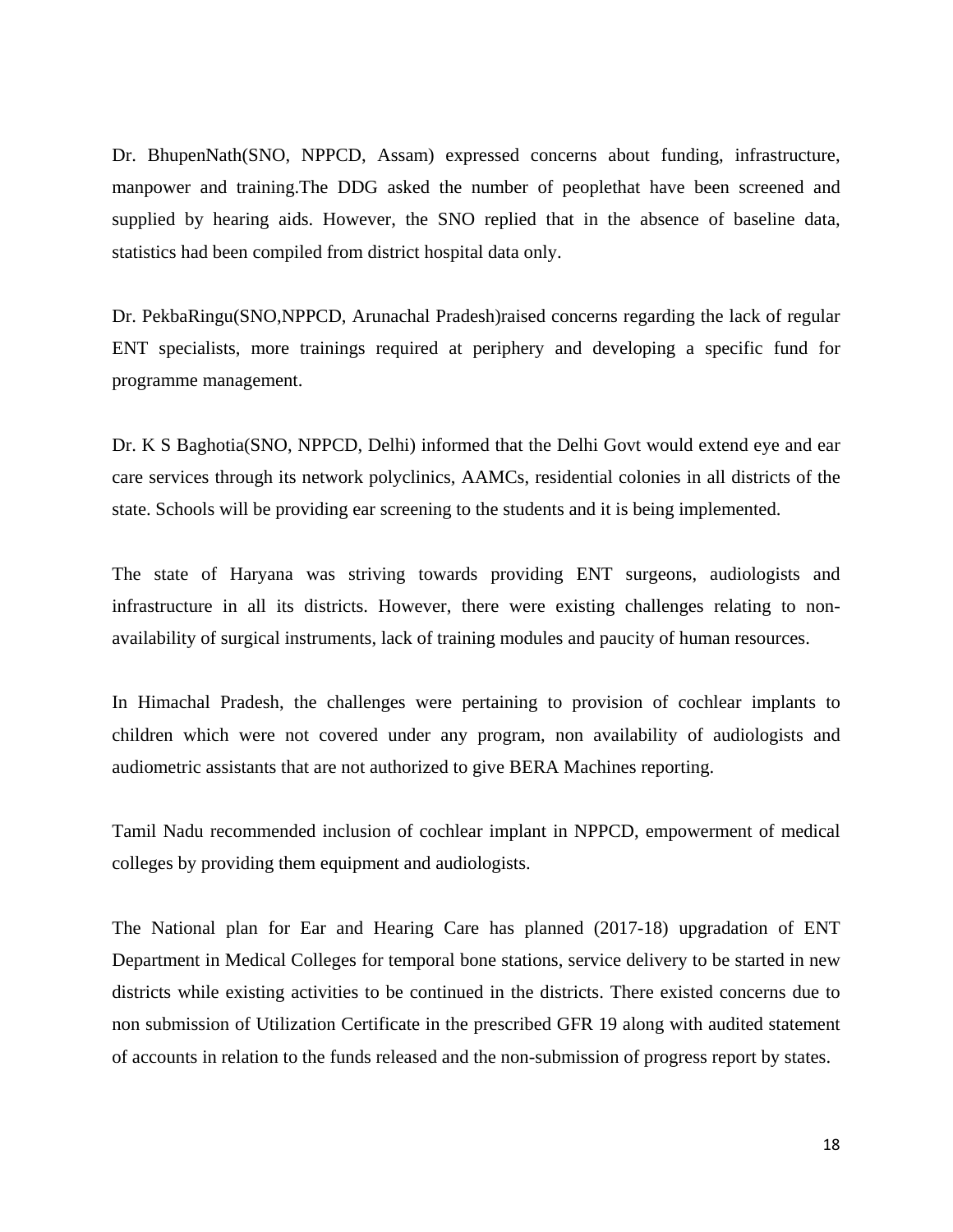Dr. A K Agarwal mentioned about the case study of India as a unique model with a potential to provide leads to other countries. The challenges of creation of human resources are being addressed though not at the pace required. The development of audiological manpower through e-DHLS course was also discussed.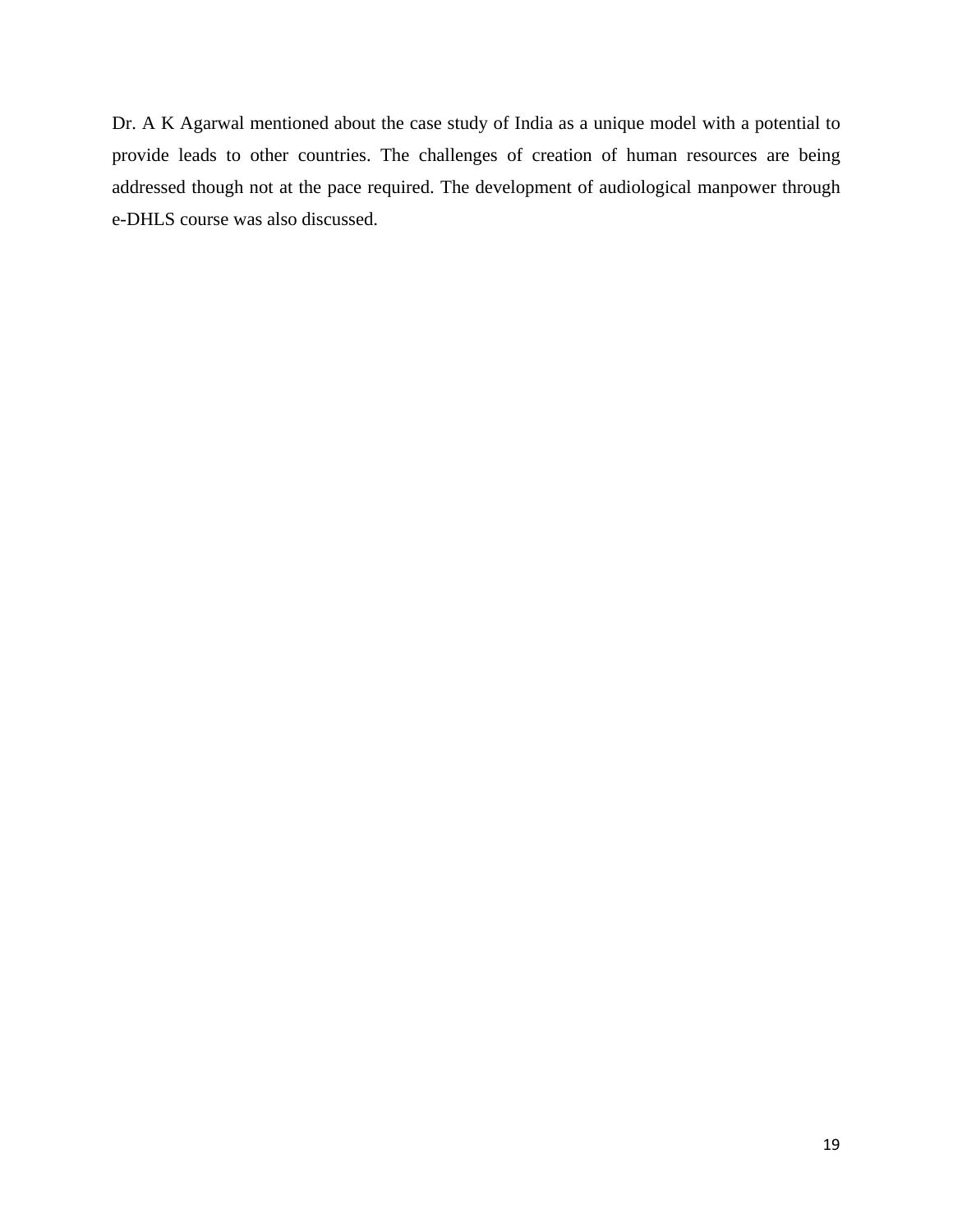#### **WHO REGIONAL TECHNICAL ADVISORY GROUP MEETING: 5 th October 2018**

**Regional Technical Advisory Group** meeting was held on 5th of October 2018 in Maulana Azad Medical College, New Delhi. The people who attended this meeting were Dr. Tika Ram Adhikai, Dr.NasimaAkhtar, Dr. Rakesh Prasad Srivatsav, Dr.PankajaRaghav, Dr.ArunAgarwal, Dr. PatanjaliDevNayar, Dr. Shelly Chadha, Dr. SuneelaGarg, Dr. Bulantrisa D and Dr. AmitGoyal.

It was proposed in the meeting that Dr. ArunAgarwal was nominated as the chairperson and team headed by Dr. SuneelaGargto coordinate with WHO and collaborate with partners to promote EHC activities.

Different ways of capacity building for Ear and Hearing Care (EHC) were discussed. Members expressed situational analysis needs to be done for all the regions focusing on specific infrastructure availability of the region. EHC program needs to be strengthened at primary health care centre level. Micro planning of Primary Hearing Care needs to be done which should be country specific. It is proposed to conduct virtual group meetings using ECHO (Extended Community Health Outreach) or Webex to discuss various issues related to EHC.

It was proposed that a World Hearing Forum will be created and hosted by WHO whose main priority will be advocacy related activities. Rapid assessment protocol tools of WHO can be used for advocacy and fund raising. Stigma related to hearing loss also needs to be addressed. There was the need to stop discrimination with hard of hearing. Dr. Shelly Chadha mentioned that the appropriate technical term used is hard of hearing instead of hearing impaired. Various models for EHC need to be found based on the current practices of each country. General public and stake holders need to be sensitised about the burden of hearing loss through newspaper articles frequently. Validated IEC materials are available in WHO and Sound Hearing 2030 which can be translated and used by the countries in their country specific language as it has worked well